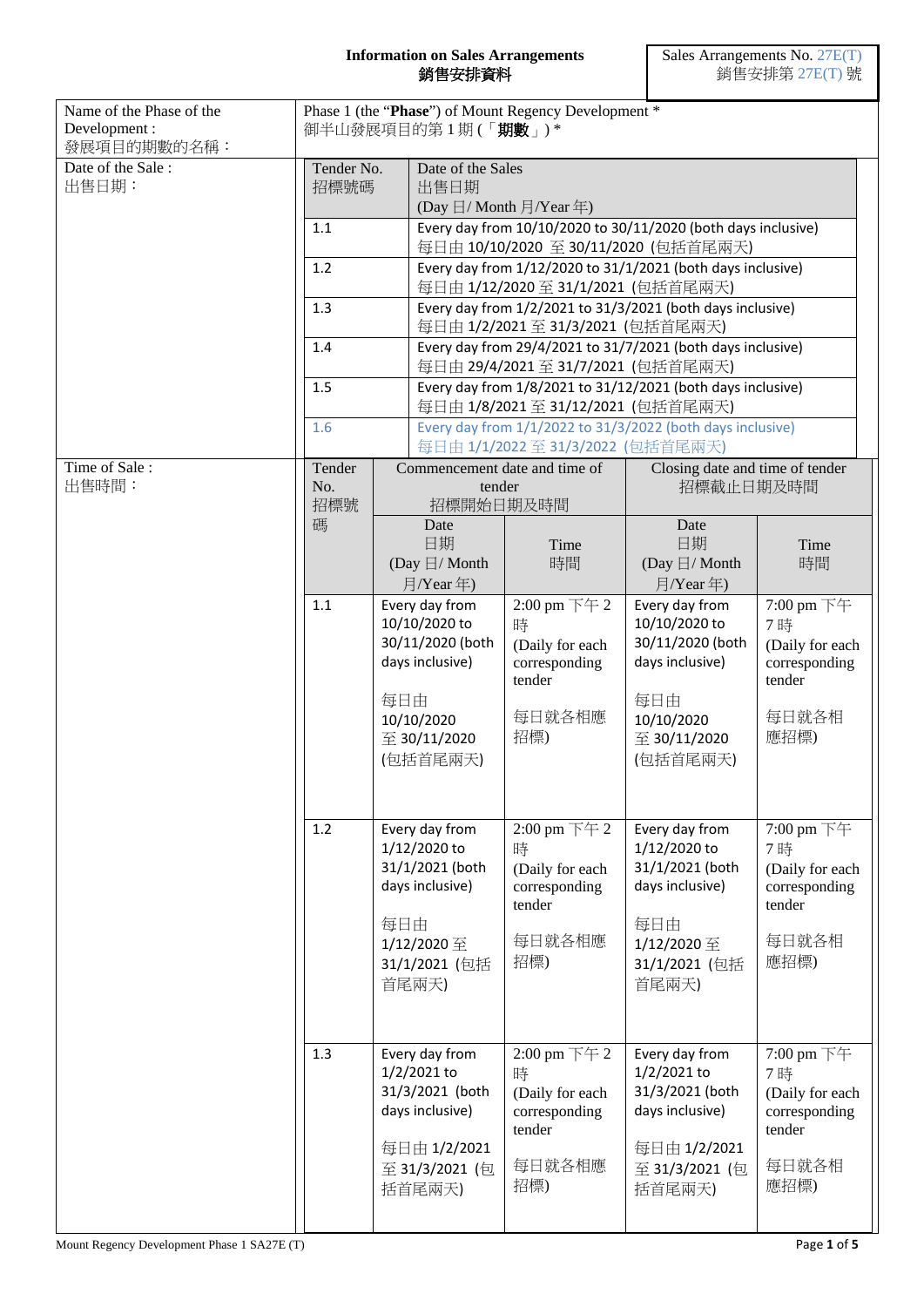|                                                                                                                | 1.4                | Every day from<br>29/4/2021 to<br>31/7/2021 (both<br>days inclusive)<br>每日由<br>29/4/2021至<br>31/7/2021 (包括                          | $2:00 \text{ pm } \pm 2$<br>時<br>(Daily for each<br>corresponding<br>tender<br>每日就各相應<br>招標) | Every day from<br>29/4/2021 to<br>31/7/2021 (both<br>days inclusive)<br>每日由<br>29/4/2021至<br>31/7/2021 (包括 | 7:00 pm 下午<br>7時<br>(Daily for each<br>corresponding<br>tender<br>每日就各相<br>應招標) |
|----------------------------------------------------------------------------------------------------------------|--------------------|-------------------------------------------------------------------------------------------------------------------------------------|----------------------------------------------------------------------------------------------|------------------------------------------------------------------------------------------------------------|---------------------------------------------------------------------------------|
|                                                                                                                | 1.5                | 首尾兩天)<br>Every day from<br>1/8/2021 to<br>31/12/2021<br>(both days<br>inclusive)<br>每日由 1/8/2021                                    | 2:00 pm 下午 2<br>時<br>(Daily for each<br>corresponding<br>tender<br>每日就各相應                    | 首尾兩天)<br>Every day from<br>1/8/2021 to<br>31/12/2021<br>(both days<br>inclusive)<br>每日由 1/8/2021           | 7:00 pm 下午<br>7時<br>(Daily for each<br>corresponding<br>tender<br>每日就各相         |
|                                                                                                                | 1.6                | 至 31/12/2021<br>(包括首尾兩天)<br>Every day from                                                                                          | 招標)<br>2:00 pm 下午 2                                                                          | 至 31/12/2021<br>(包括首尾兩天)<br>Every day from                                                                 | 應招標)<br>7:00 pm 下午                                                              |
|                                                                                                                |                    | $1/1/2022$ to<br>31/3/2022 (both<br>days inclusive)<br>每日由 1/1/2022<br>至 31/3/2022 (包<br>括首尾兩天)                                     | 時<br>(Daily for each<br>corresponding<br>tender<br>每日就各相應<br>招標)                             | $1/1/2022$ to<br>31/3/2022 (both<br>days inclusive)<br>每日由 1/1/2022<br>至 31/3/2022 (包<br>括首尾兩天)            | 7時<br>(Daily for each<br>corresponding<br>tender<br>每日就各相<br>應招標)               |
| Place where the sale will take<br>place :<br>出售地點:                                                             | ("ICC 62/F Venue") | 62/F, International Commerce Centre, No. 1 Austin Road West, Kowloon, Hong Kong<br>香港九龍柯士甸道西 1 號環球貿易廣場 62 樓(下稱「ICC 62 <b>樓會場</b> 」) |                                                                                              |                                                                                                            |                                                                                 |
| Number of specified residential<br>properties that will be offered to be<br>sold:<br>將提供出售的指明住宅物業的數<br>$\Xi$ : | $-4$ 3             |                                                                                                                                     |                                                                                              |                                                                                                            |                                                                                 |
| Description of the residential properties that will be offered to be sold :<br>將提供出售的指明住宅物業的描述:                |                    |                                                                                                                                     |                                                                                              |                                                                                                            |                                                                                 |
| The following units in Tower 1A: 以下在第 1A 座的單位:<br>32A, 32B<br>The following units in Tower 1B: 以下在第 1B 座的單位:   |                    |                                                                                                                                     |                                                                                              |                                                                                                            |                                                                                 |
| 32A, 32B                                                                                                       |                    |                                                                                                                                     |                                                                                              |                                                                                                            |                                                                                 |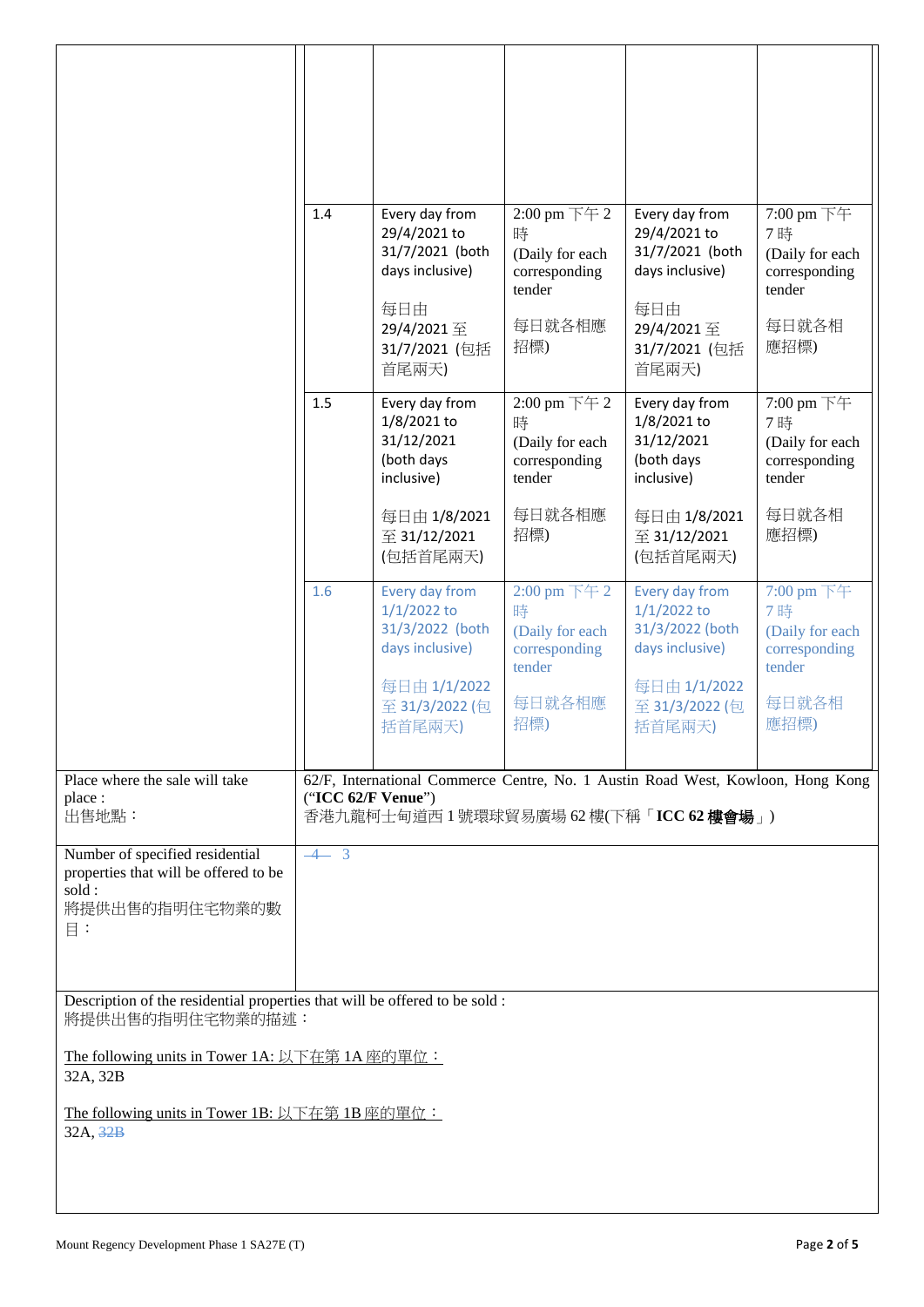The method to be used to determine the order of priority in which each of the persons interested in purchasing any of the specified residential properties may select the residential property that the person wishes to purchase : 將會使用何種方法,決定有意購買該等指明住宅物業的每名人士可揀選其意欲購買的住宅物業的優先次序:

Sale by Tender – See details and particulars in the tender notice. During the following periods, the tender notice and other relevant tender documents will be made available for collection free of charge at 62/F, International Commerce Centre, No. 1 Austin Road West, Kowloon, Hong Kong: -

以招標方式出售 – 請參閱招標公告的細節和詳情。招標公告及其他招標文件可於以下時段於香港九龍柯士甸道西 1 號 環球貿易廣場 62 樓免費領取: -

| ₩·까ㅋ ※/☞ ※ ○ <del>-</del> ।క৴⊔≍\  짜 'ㅆ'<br>Specified residential properties that will be<br>Tender<br>offered to be sold (see Note (3) Under "Other<br>No.<br>招標號<br>Matters") |                                                                                                    | Tender notice and other relevant tender documents will be<br>made available for collection during the following periods<br>於以下時段,招標公告及其他相關招標文件可供領取 |                                                                                                            |  |  |
|--------------------------------------------------------------------------------------------------------------------------------------------------------------------------------|----------------------------------------------------------------------------------------------------|----------------------------------------------------------------------------------------------------------------------------------------------------|------------------------------------------------------------------------------------------------------------|--|--|
| 碼                                                                                                                                                                              | 將提供出售的指明住宅物業(見「其他事項」<br>第(3)項)                                                                     | Date<br>日期<br>(Day 日/ Month 月/Year 年)                                                                                                              | Time<br>時間                                                                                                 |  |  |
| 1.1                                                                                                                                                                            | All the specified residential properties set out in<br>the Sales Arrangements<br>所有於銷售安排中列出的指明住宅物業 | Every day from 7/10/2020 to<br>30/11/2020 (both days<br>inclusive)<br>每日由 7/10/2020至<br>30/11/2020 (包括首尾兩天)                                        | From 12:00 noon to<br>7:00 p.m. (Daily for<br>each corresponding<br>tender)<br>由正午12時至下午7時(每日<br>就各相應招標)   |  |  |
| 1.2                                                                                                                                                                            | All the available and remaining specified<br>properties<br>所有可供出售及餘下的指明住宅物業                        | Every day from 1/12/2020 to<br>31/1/2021 (both days<br>inclusive)<br>每日由 1/12/2020至<br>31/1/2021 (包括首尾兩天)                                          | From 12:00 noon to<br>7:00 p.m. (Daily for<br>each corresponding<br>tender)<br>由正午12時至下午7時(每日<br>就各相應招標)   |  |  |
| 1.3                                                                                                                                                                            | All the available and remaining specified<br>properties<br>所有可供出售及餘下的指明住宅物業                        | Every day from $1/2/2021$ to<br>31/3/2021 (both days<br>inclusive)<br>每日由 1/2/2021至<br>31/3/2021 (包括首尾兩天)                                          | From 12:00 noon to<br>7:00 p.m. (Daily for<br>each corresponding<br>tender)<br>由正午12時至下午7時(每日<br>就各相應招標)   |  |  |
| 1.4                                                                                                                                                                            | All the available and remaining specified<br>properties<br>所有可供出售及餘下的指明住宅物業                        | Every day from 29/4/2021 to<br>31/7/2021 (both days<br>inclusive)<br>每日由 29/4/2021至<br>31/7/2021 (包括首尾兩天)                                          | From 12:00 noon to<br>7:00 p.m. (Daily for<br>each corresponding<br>tender)<br>由正午12時至下午7時(每日<br>就各相應招標)   |  |  |
| 1.5                                                                                                                                                                            | All the available and remaining specified<br>properties<br>所有可供出售及餘下的指明住宅物業                        | Every day from 1/8/2021 to<br>31/12/2021 (both days<br>inclusive)<br>每日由 1/8/2021至<br>31/12/2021 (包括首尾兩天)                                          | From $12:00$ noon to<br>7:00 p.m. (Daily for<br>each corresponding<br>tender)<br>由正午12時至下午7時(每日<br>就各相應招標) |  |  |
| 1.6                                                                                                                                                                            | All the available and remaining specified<br>properties<br>所有可供出售及餘下的指明住宅物業                        | Every day from $1/1/2022$ to<br>31/3/2022 (both days<br>inclusive)<br>每日由 1/1/2022 至<br>31/3/2022 (包括首尾兩天)                                         | From 12:00 noon to<br>7:00 p.m. (Daily for<br>each corresponding<br>tender)<br>由正午12時至下午7時(每日<br>就各相應招標)   |  |  |

The method to be used, where 2 or more persons are interested in purchasing a particular specified residential property, to determine the order of priority in which each of those persons may proceed with the purchase:

在有兩人或多於兩人有意購買同一個指明住宅物業的情況下,將會使用何種方法決定每名該等人士可購買該物業的優 先次序:

Please refer to the above method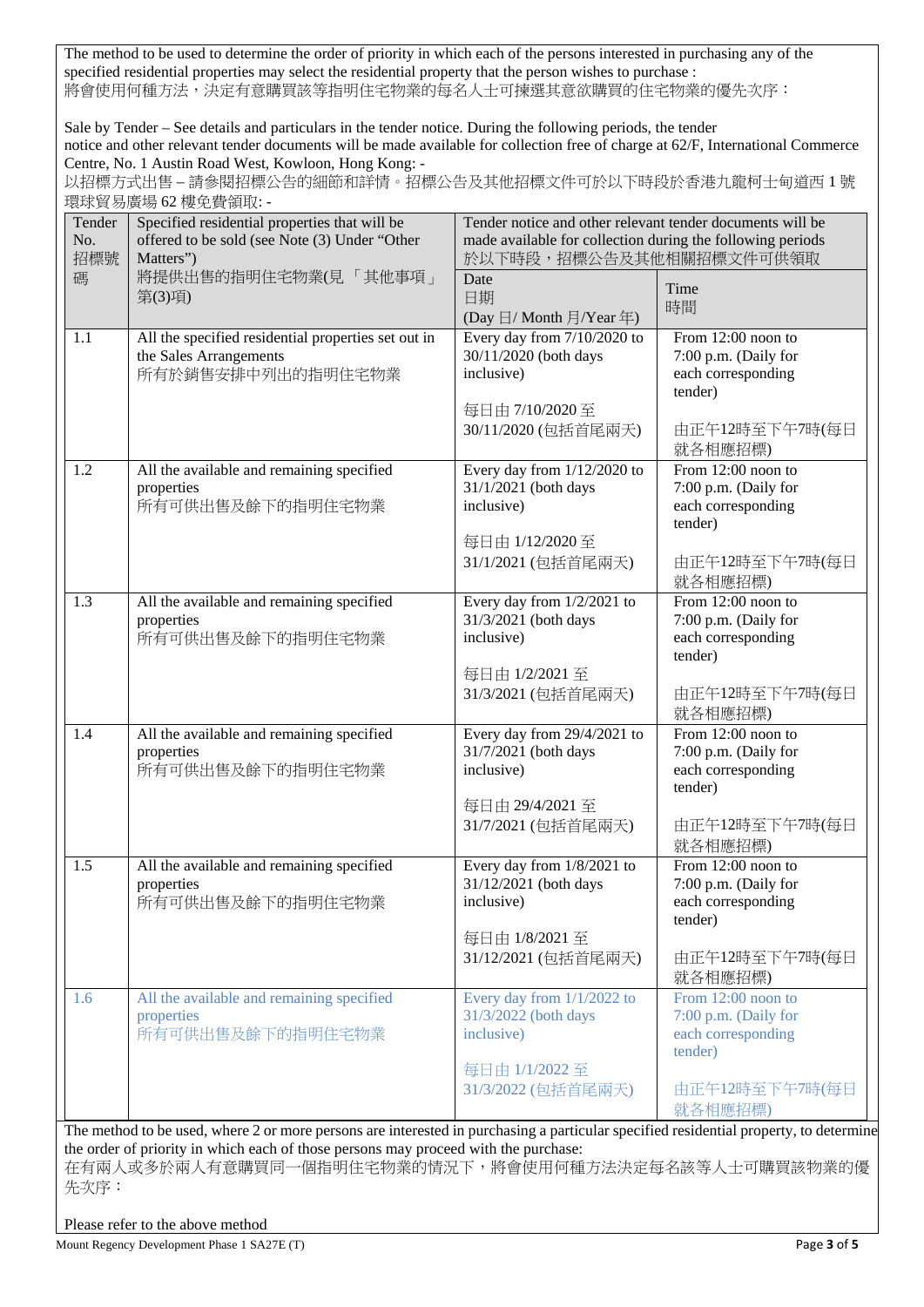## 請參照上述方法

## **Other matters:**

## 其他事項**:**

1. The Vendor does not undertake and is under no obligation to review, consider or accept the highest offer or any offer at all for the purchase of any specified residential property. The Vendor has the absolute right to withdraw from the sale of any specified residential property at any time before the acceptance of any offer. The Vendor has the absolute right to accept any offer at or before the closing time of the tender.

賣方並不承諾亦無責任閱覽、考慮或接受認購任何指明住宅物業最高出價之要約或任何要約。賣方有絕對權利 於接受任何要約前於任何時間撤回出售任何指明住宅物業。賣方有絕對權利於招標截止時間或之前接受任何要 約。

2. The tender of the specified residential properties will proceed in accordance with these Sales Arrangements irrespective of whether any tropical cyclone warning signal or any rainstorm warning signal is in effect at any time on any date of sale.

即使於任何出售日期及任何時間內有任何熱帶氣旋警告信號或任何暴雨警告信號生效,指明住宅物業的招標會 繼續按銷售安排進行。

3. Persons interested in submitting tenders of the specified residential properties are reminded to read the latest register of transactions so as to ascertain whether a particular specified residential property is still available for tender on a date of sale. Although a specified residential property may be available for tender on a date of sale, it may become unavailable during that date of sale because the Vendor may accept a tender within the acceptance period after the close of that previous tender exercise.

有意遞交指明住宅物業的投標書的人士敬請檢視成交紀錄冊,以知悉某一指明住宅物業在某一出售日期是否仍 然可供出售。雖然某一指明住宅物業可能在某一出售日期仍然可供出售,因賣方可能會在先前的招標程序完結 後的承約期間內接納該指明住宅物業的投標書,該指明住宅物業可能於該出售日期內的期間變為不再可供出 售。

- 4. The Vendor may from time to time impose health and security related precautionary measures and crowd control at the ICC Venue. Any person who fails to comply with such measures and the direction of the Vendor may be refused admission to, or permission to remain at, the ICC Venue. Any person whose health condition fails to comply with the measures and requirements imposed by the Hong Kong SAR Government for the purposes of the fight against COVID-19 and public interest may also be refused admission to, or permission to remain at, the ICC Venue. 賣方可能不時於 ICC 會場施加與健康及保安相關的防範措施及人流管制。任何人士如未能遵守該等措施及賣方 的指示,可能會被拒絕進入或不被批准逗留於 ICC 會場。任何人士之健康狀況如未能符合香港特區政府就抗疫 及公眾利益施加的措施及要求,亦可能會被拒絕進入或不被批准逗留於 ICC 會場。
- 5. The specified residential properties are available for viewing by tenderers by prior appointment. Tenderers are invited and advised to view the specified residential properties before submission of tender offer. 指明住宅物業現正開放予已預約投標者參觀,特此邀請並建議投標者在入標前參觀指明住宅物業。
- 6. In the event of any discrepancy between the English and Chinese versions of these Sales Arrangements, the English version shall prevail.

倘若本銷售安排中英文文本有異,以英文文本為準。

Hard copies of a document containing information on the above sales arrangements are available for collection by the general public free of charge at:

載有上述銷售安排的資料的文件印本於下列地點可供公眾免費領取:

From 11:00 a.m. to 8:00 p.m. (daily)

62/F, International Commerce Centre, No. 1 Austin Road West, Kowloon, Hong Kong

After 8:00 p.m. to 11:00 a.m. of the next day (daily)

3/F Lobby, International Commerce Centre, No. 1 Austin Road West, Kowloon, Hong Kong

由上午11時至晚上8時(每日)

香港九龍柯士甸道西1號環球貿易廣場62樓

由晚上8時後至翌日上午11時(每日)

| 日/巴/ 明明山 可坦出 + 加·农·小貝勿 庚物 →  安八王 |                  |  |
|----------------------------------|------------------|--|
| Date of Issue:                   | 6 October 2020   |  |
| 發出日期:                            | 2020年10月6日       |  |
| Date of Revision :               | 27 November 2020 |  |
| 修改日期:                            | 2020年11月27日      |  |
| Date of Revision :               | 28 January 2021  |  |
| 修改日期:                            | 2021年1月28日       |  |
| Date of Revision :               | 25 April 2021    |  |
| 修改日期:                            | 2021年4月25日       |  |
| Date of Revision :               | 28 July 2021     |  |
|                                  |                  |  |